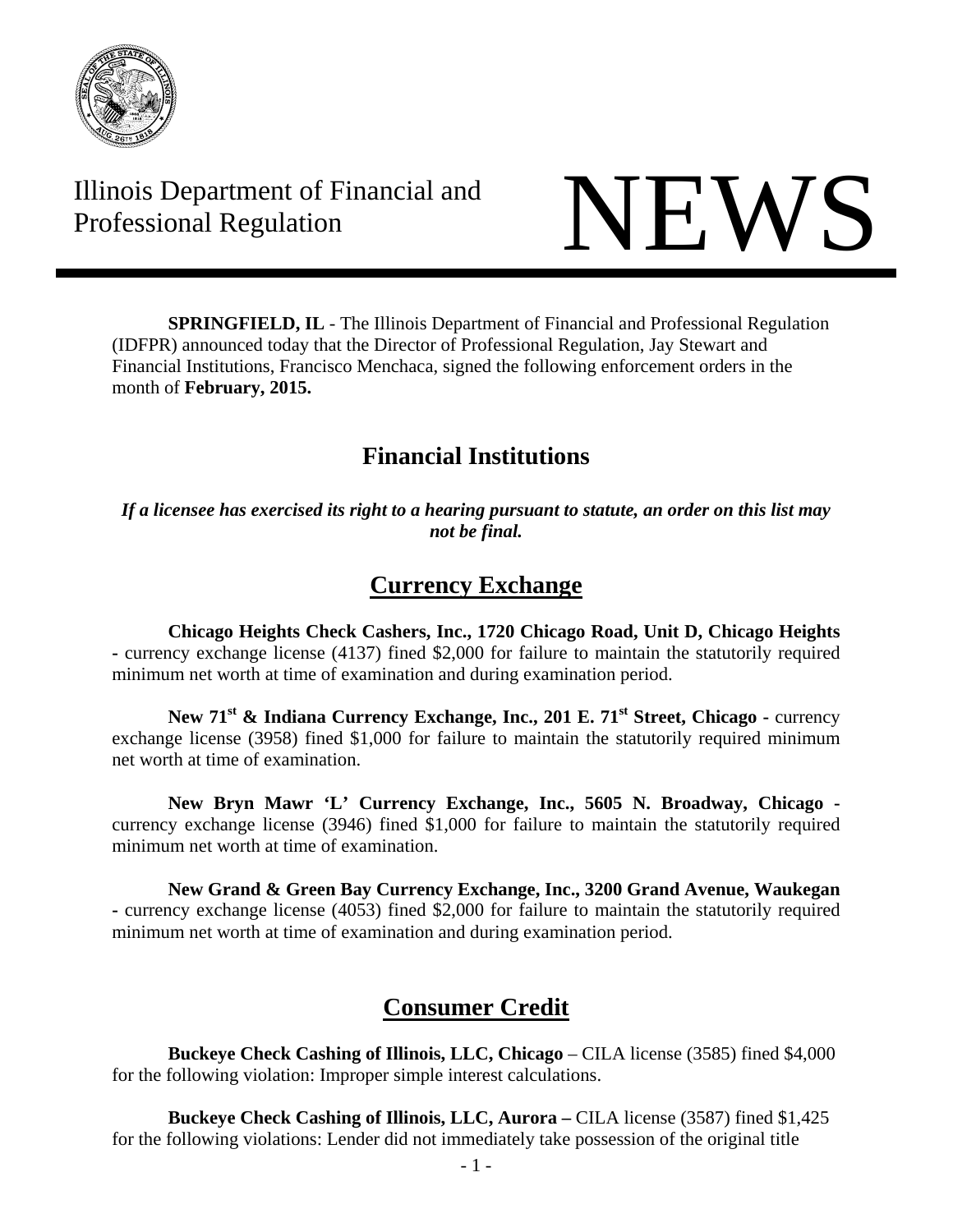registered to the borrower(s) on the title-secured loan. Lender did not obtain any official documentation of the borrower's income before making a payday or title-secured loan. Licensee did not properly update the state database with the required information on the day the transaction or event occurred.

**Buckeye Check Cashing of Illinois, LLC, Chicago** – CILA license (3593) fined \$3,000 for the following violations: Improper simple interest calculations. Lender did not input accurate information into the database to determine if the obligor was eligible for a loan.

**Buckeye Check Cashing of Illinois, LLC, Schaumburg** – CILA license (3734) fined \$3,000 for the following violations: Improper simple interest calculations. Lender made a titlesecured loan with a scheduled monthly payment exceeding 50% of the obligor's gross monthly income.

**Buckeye Check Cashing of Illinois, LLC, Oak Park –** CILA license (3586) fined \$2,000 for the following violation: Improper simple interest calculations.

**Buckeye Check Cashing of Illinois, LLC, Chicago** – CILA license (3594) fined \$5,000 for the following violations: Improper simple interest calculations. Lender did not input accurate information into the database to determine if the obligor was eligible for a loan.

### **Professional Regulation**

#### **ACCOUNTANT**

**Karl Appelquist, Champaign** – licensed certified public accountant license (065- 022222) reprimanded and fined \$5,000 because during the years 2002-2005, while acting as CliftonLarsonAllen's Audit Partner in overseeing the auditing services provided to CliftonLarsonAllen's client, the City of Dixon, Illinois, by CliftonLarsonAllen's subordinate public accounting audit staff, respondent failed to design audit procedures which would have detected significant financial fraud during those years.

**Samuel Card, Sterling** – licensed certified public accountant license (065-022857) placed in refuse to renew status for a minimum of 10 years for failing to design and perform audit procedures within Generally Accepted Auditing Standards (GAAS), by placing inappropriate reliance on the City of Dixon, Respondent's audit client, and the City of Dixon's third party agent, the Public Accountant Firm, Clifton Gunderson LLP, who performed bookkeeping, compilation and other financial services for the City of Dixon.

**CliftonLarsenAllen, Peoria** – public accountant firm license (066-004450) fined \$40,000 because during the years 2002-2005, Respondent provided auditing services to respondent's client through its public accountant staff to the City of Dixon, Illinois and respondent failed to design audit procedures which would have detected significant financial fraud during those years.

#### **ACUPUNCTURE**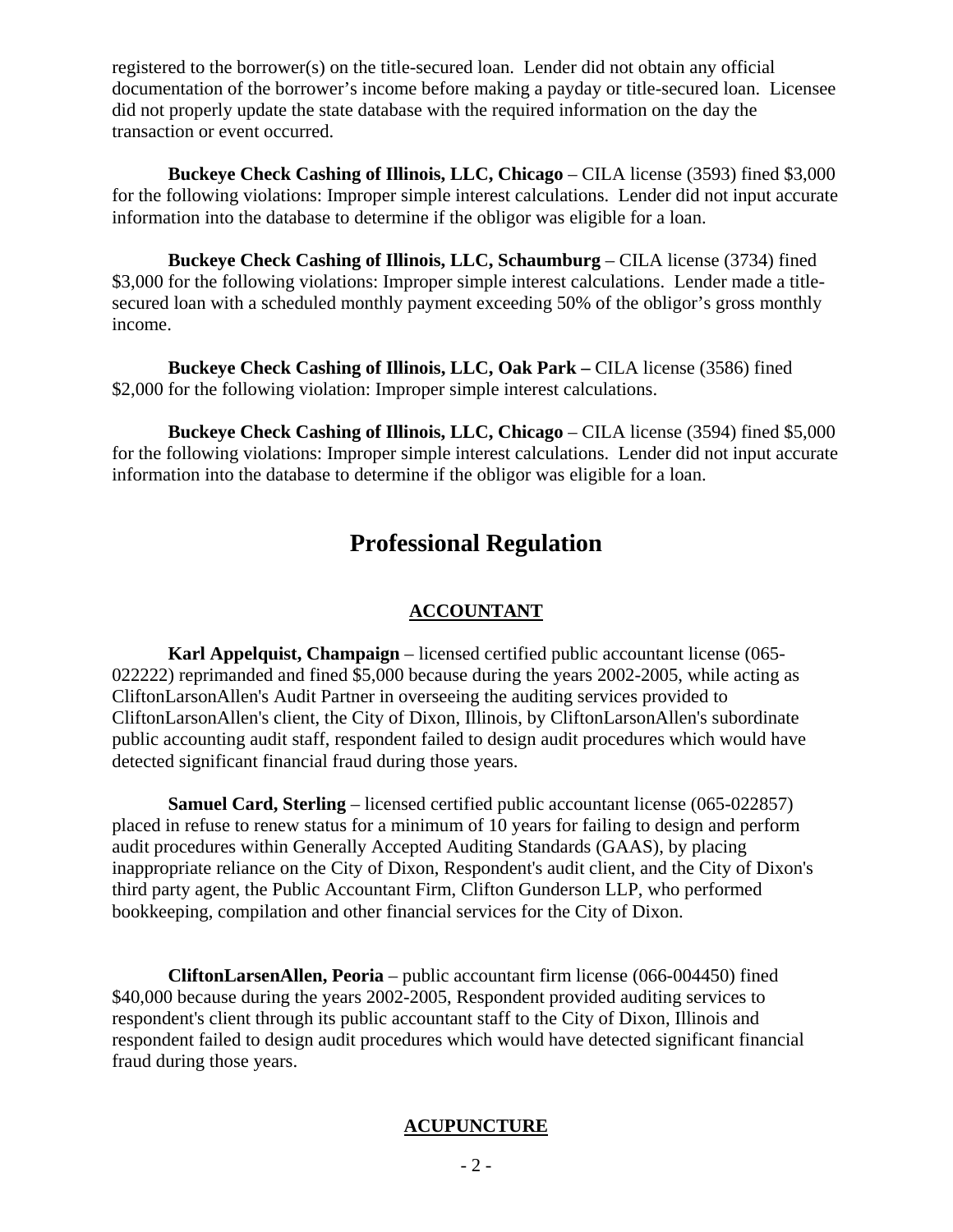**Clinton Scott, Springfield** – (unlicensed) ordered to cease and desist the unlicensed practice of acupuncture.

#### **ARCHITECTS, LAND SURVEYORS, PROFESSIONAL ENGINEERS AND STRUCTURAL ENGINEERS**

**Steven Michels, Mt. Prospect** – professional engineer intern license (061-023204) and structural engineer license (081-005517) both suspended for being more than 30 days delinquent in the payment of child support.

#### **AUCTIONEER**

**Rob Ducat, Southfield, MI** – auctioneer license (441-001649) fined \$1,000 for failure to complete his continuing education on time within the period of January 1, 2011 through December 31, 2012, prior to renewing his license.

**Ronald Dunkel, Peru** – auctioneer license (441-000426) revoked for a minimum of 10 years for commingling funds of others with his funds and failing to keep the funds of others in an escrow account; failing to maintain a separate escrow account for money belonging to others which were entrusted to him while acting as an auctioneer; failing to account for, remit, or return money or property coming into his possession that belongs to others which he acquired through the practice of auctioneering; pursuing a flagrant course of misrepresentation and the making of false promises through an employee or agent when he and his wife, who was employed by respondent, promised to pay auction clients the money that they were due for the sale of their items, and failed to do so within 30 days; engaging in dishonorable and unprofessional conduct of a character likely to deceive, defraud, or harm the public when he failed to respond to the phone calls, letters, and emails of clients who were demanding return of their property or payment for the items that had sold; failing to make available to the Department all escrow and business records and related documents maintained in connection with the practice of providing an auction service; failing to provide information within 30 days in response to a written request made by the Department; failing to enter into a written contract; and failing to include statutorily required elements in a written contract including, but not limited to, the name, license number, business address, and phone number of the auctioneer or auction firm conducting an auction or providing an auction service.

**Pam Dunkel, Peru** – (unlicensed) ordered to cease and desist engaging in any unlicensed practice as an auctioneer.

#### **BARBER, COSMETOLOGY, ESTHETICS AND NAIL TECHNOLOGY**

**Clarence Ball, Chicago** – barber license (006-062859) placed in refuse to renew status for being more than 30 days delinquent in the payment of child support.

**William Ballentine, Chicago** – barber license (006-064904) issued with reprimand based on a felony conviction.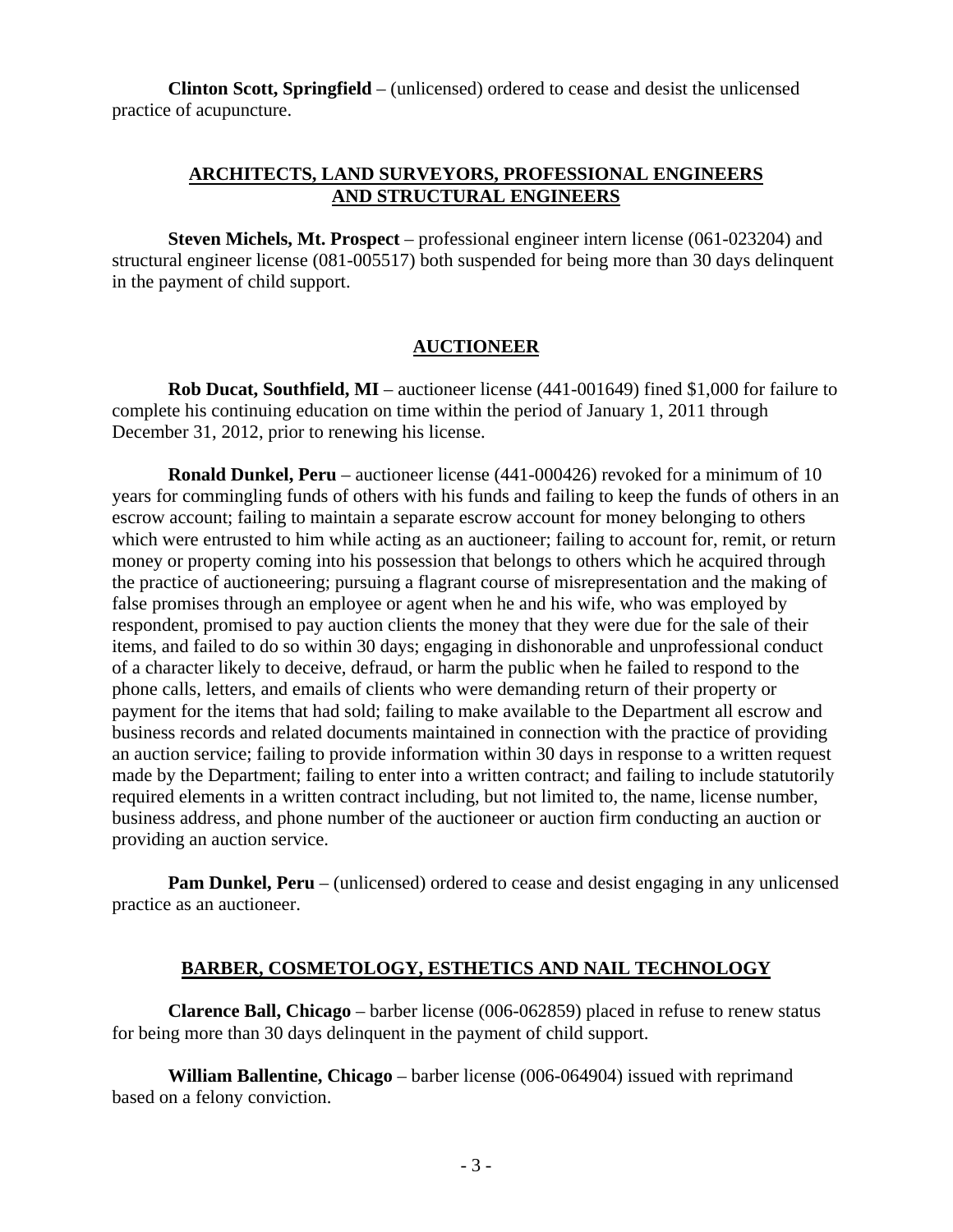**Marlon Cobb, Flossmoor** – barber license (006-062883) suspended for being more than 30 days delinquent in the payment of child support.

**Terrell Commer, Springfield** – barber license (006-064750) suspended for being more than 30 days delinquent in the payment of child support.

**Roderick Joyner, Bloomington** – barber license (006-061087) suspended for being more than 30 days delinquent in the payment of child support.

**Kathleen Medcalf, Belleville** – barber license (006-064816) issued and placed on probation for two years due to prior criminal convictions.

**Ojo Patterson, Chicago** – barber license (006-064811) issued and placed on probation for one year based on felony conviction and unprofessional conduct.

**Remo Sansosti, Schaumburg** – barber license (006-050309) indefinitely suspended for a 60 day minimum and fined \$500 after practiced as a barber on a non-renewed license.

**Chandra Allen, Tovey** – cosmetology license (011-308521) issued and placed on probation for one year based on felony conviction and unprofessional conduct.

**Veronica Arteaga, Mendota** – cosmetology license (011-296365) reprimanded and fined \$150 for practice prior to licensure.

**Niki Bolin, Chicago** – cosmetology license (011-274798) suspended for being more than 30 days delinquent in the payment of child support.

**Mie Cho, Elk Grove Village** – cosmetology license (011-258522) reprimanded and fined \$250 for failing to evaluate a client's hair for a perm and failure to perform the perm process properly.

**Gloria Hernandez, East Chicago** – cosmetology license (011-264961) reprimanded and fined \$150 for aiding and assisting unlicensed practice.

**Terrod Shelton, Dolton** – cosmetology license (011-308643) issued and placed on probation for two years based on a felony conviction and for unprofessional conduct.

**Amber Wolfe, Canton** – cosmetology license (011-308660) issued and placed on probation for one year based on criminal conviction and for unprofessional conduct.

**Rosalba Karras, Arlington Heights** – cosmetology teacher license (012-005493) reprimanded and fined \$1,000 after practiced cosmetology on a non-renewed license.

**Tuan Nguyen, Chicago** – nail technician license (169-003749) suspended for being more than 30 days delinquent in the payment of child support.

**Terrie Nguyen, O'Fallon** – nail technician license (169-009265) reprimanded and fined \$500 owed jointly and severally with **Magic Nails Salon, Collinsville** – salon license (189app3352120) for operating the salon in an unsanitary manner and without a salon license.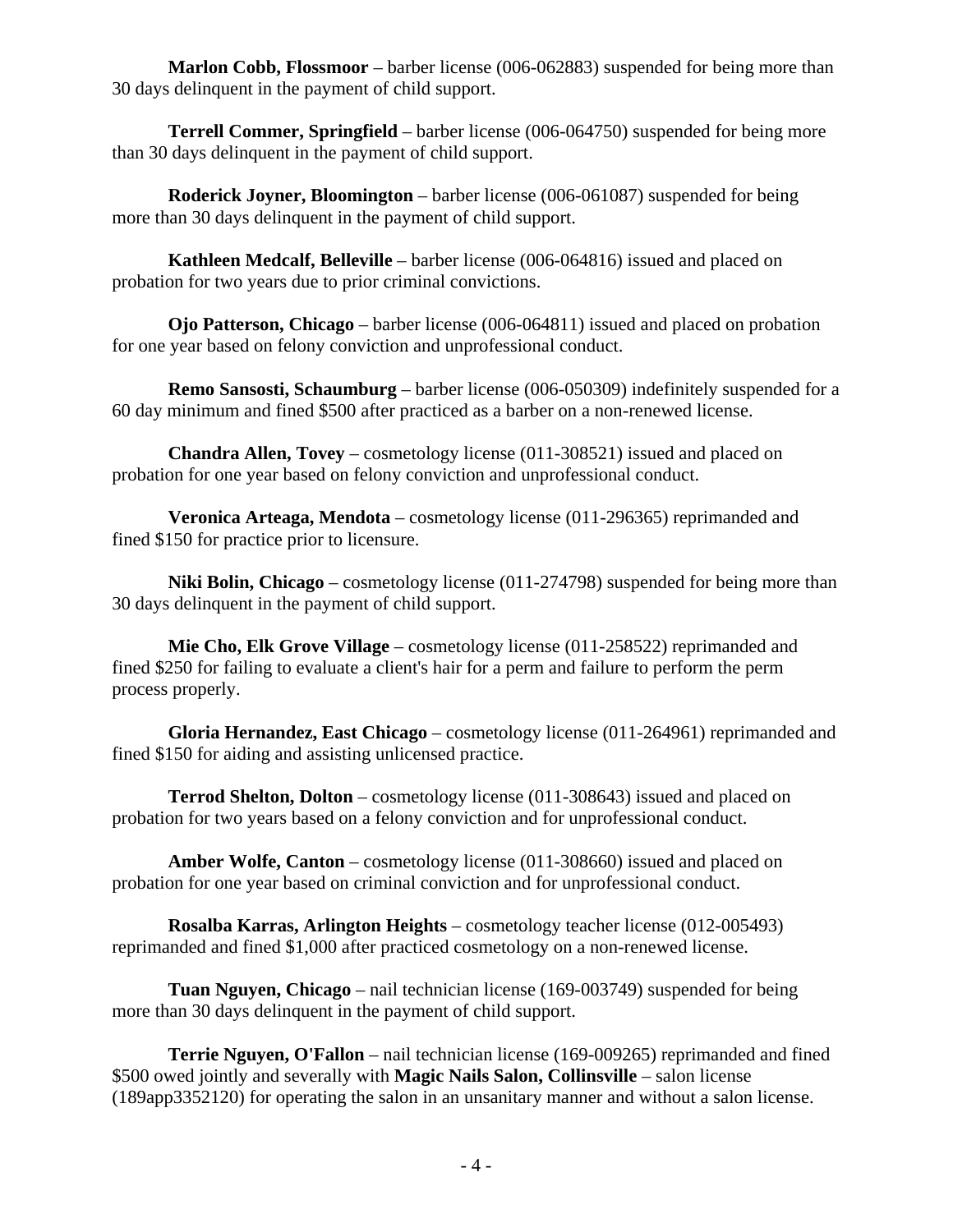**Lee Nails, Mundelein** – salon license (189-003021) reprimanded and fined \$500 for aiding and assisting the unlicensed practice of cosmetology.

**Hector Terreforte, Chicago** – (unlicensed), **Flow Factory, Chicago** – (unlicensed) and **Director's Cut, Chicago** – (unlicensed) all ordered to cease and desist the unlicensed practice of barbering.

#### **DENTAL**

**Dorothy Kassab, Fayetteville, NY** – dental license (019-030125) issued with reprimand after being disciplined in the state of New York following allegations that she failed to adequately convey or failed to document that she conveyed a treatment plan to two minor patients' parents and to warn them of potential failures of the plan.

**Liqing Zhang, Plainfield** – dental license (019-027826) suspended for 90 days, followed by being placed on indefinite probation for a minimum of two years and fined \$25,000 for having billed for services not rendered to two patients of her practice.

#### **DETECTIVE, ALARM, SECURITY, FINGERPRINT VENDOR AND LOCKSMITH**

**David Welbel, Skokie** – private security contractor license (119-001027) and private detective license (115-001378) both revoked and firearm instructor application (263app3266460) denied due to a federal conviction for felony tax evasion.

The following permanent employee registration cards were suspended for being more than 30 days delinquent in the payment of child support:

| .129-352615 |
|-------------|
|             |
|             |
|             |
|             |
|             |
| .129-362303 |
|             |
|             |
|             |
|             |
|             |
|             |
|             |
| .129-212245 |
|             |
|             |
|             |
|             |
|             |
|             |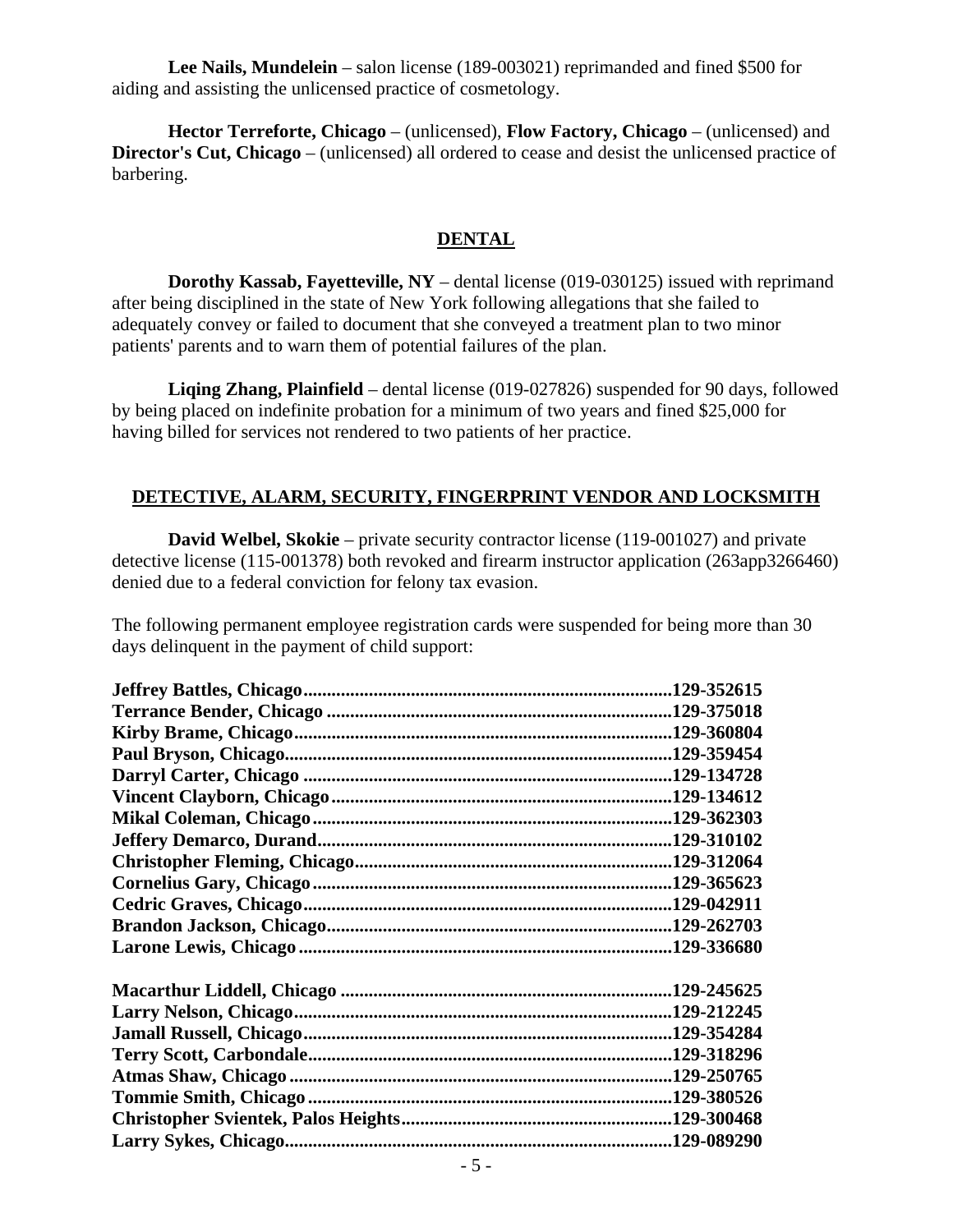**Brady Collins, Aurora** – permanent employee registration card (129-384351) issued and placed on probation for one year due to criminal convictions.

**Cecil Cross, Grayslake** – permanent employee registration card (129-352464) issued and placed on probation for one year due to criminal convictions.

**Jamesha Jeffries, Evergreen Park** – permanent employee registration card (129- 384353) issued and placed on probation for two years due to criminal convictions.

**Irvin Jenkins, Markham** – permanent employee registration card (129-370553) and firearm control card (229-076924) both suspended for being more than 30 days delinquent in the payment of child support.

**Johnni Jordan, Chicago** – permanent employee registration card (129-320730) revoked for felony convictions on charges of manufacture/delivery of heroin and possession of controlled substances on or about January 30, 2013 and for failure to report that arrest and conviction as well as failure to report arrest in 2014 on five counts of aggravated criminal sexual abuse.

**Shauntell Mills, Rantoul** – permanent employee registration card (129-384354) issued and placed on probation for one year due to criminal convictions.

**James Mitchell, Chicago** – permanent employee registration card (129-211832) placed in refuse to renew status for being more than 30 days delinquent in the payment of child support.

**William Robinson, Elgin** – permanent employee registration card (129-356120) indefinitely suspended for a minimum of two years due to a felony conviction for Aggravated Domestic Battery and for failing to report the arrest and conviction.

**Eddy Soto, Chicago** – permanent employee registration card (129-314792) indefinitely suspended for a minimum of two years for conducting a tenant check using another licensee's credentials and he possessed and used a private investigator badge bearing the official seal of the State of Illinois.

**Shanika Washington, Chicago** – permanent employee registration card (129-291965) revoked due to failure to report arrest and conviction for domestic battery.

**Anthony Wright, Lansing** – permanent employee registration card (129-333892) revoked due to felony conviction for aggravated domestic battery and failure to report arrest and conviction.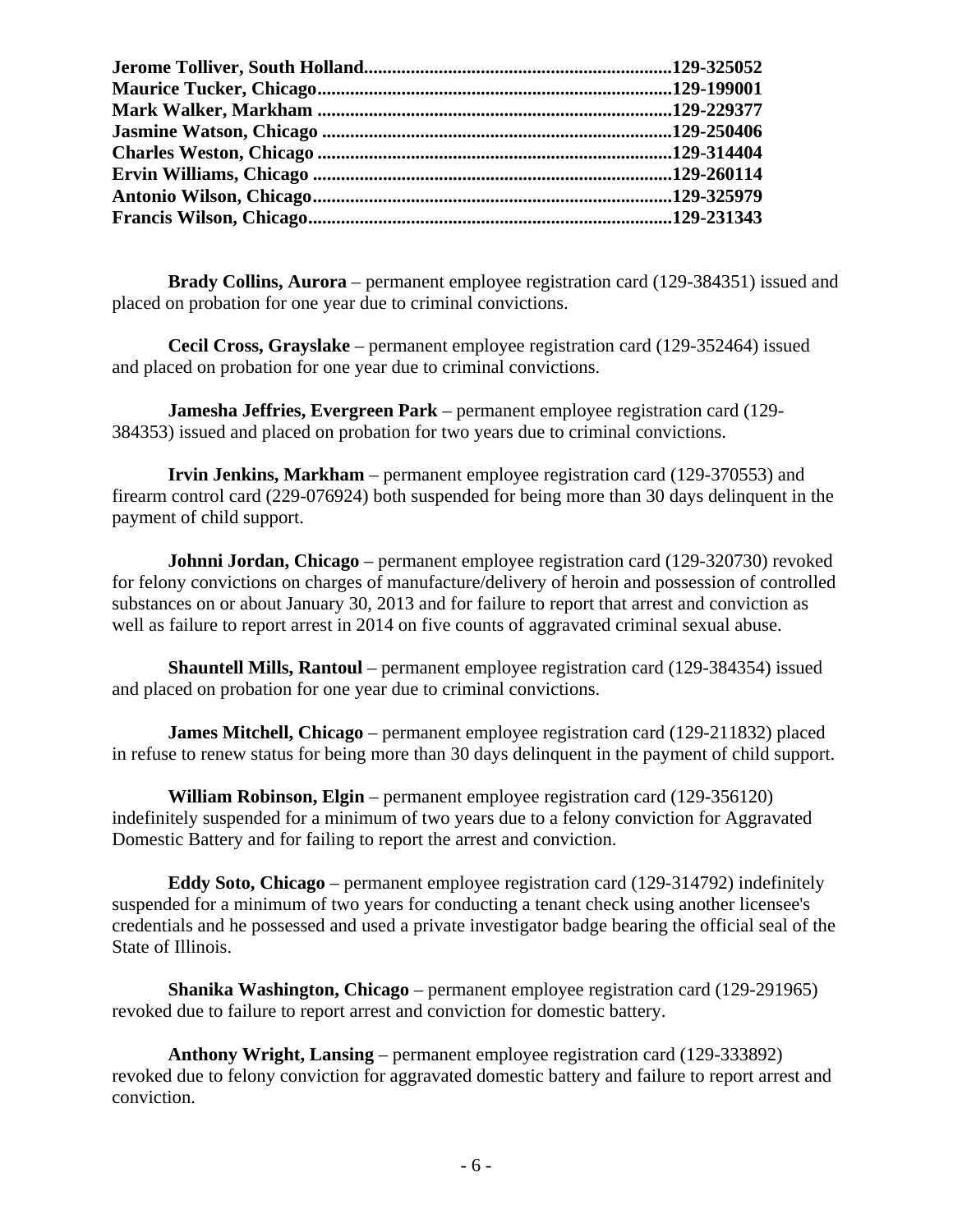#### **FUNERAL DIRECTORS & EMBALMERS**

**Brian Winters, Centreville** – funeral director and embalmer license (034-014953) assessed a \$5,000 civil penalty for practicing on a revoked license.

#### **MASSAGE THERAPY**

**Herbert Carrasquillo, Ch**i**cago** – massage therapist license (227-017793) issued and placed on probation for one year as a result of pleading guilty to 2008 criminal misdemeanor charge for unlawful production or possession of cannabis plants.

**Xiaoping Hoob, Indianapolis, IN** – massage therapy license (227-017794) issued with reprimand as a result of a 2013 criminal misdemeanor conviction for Failure to Collect or Pay Taxes to the State of Indiana.

**Kenneth Lozada, Chicago** – massage therapy license (227-013104) indefinitely suspended for a minimum of three years after being found guilty of misdemeanor battery for during the course of treatment, respondent touched the client's genitals.

**Richard Schultz, Bridgeview** – massage therapy license (227-014147) renewed on probation after defaulted on an Illinois educational loan and has now entered into a repayment agreement.

**Davione Taylor, Champaign** – massage therapy license (227-017785) issued and placed on non-reporting probation for 14 months as a result of alcohol abuse related to a 1999 Driving While Intoxicated (DWI) criminal misdemeanor charge and 2014 criminal misdemeanor Driving Under the Influence (DUI) charge.

#### **MEDICAL**

**Jennifer Armstrong, Schaumburg** – physician and surgeon license (036-090355) placed in refuse to renew status due to a sister-state discipline in Ontario.

**Paul Awa, Oldsmar, FL** – physician and surgeon license (036-071027) placed in refuse to renew status for a sister-state discipline in the state of Florida after the Florida Department of Health issued an emergency suspension of his license due to his conviction of Conspiracy to Traffic Illegal Drugs, a first degree felony.

**Wallace Berkowitz, Swansea** – physician and surgeon license (036-041982) placed on permanent inactive status after he voluntarily withdrew as a provider from Medical Assistance Program.

**Ranjan Bhandari, Cicero** – physician and surgeon license (036-077516) voluntarily permanently surrendered based on a misdemeanor conviction for misbranding prescription drugs and for a sister-state discipline by the state of West Virginia.

**Robert Cates, Freeport** – physician and surgeon license (036-083189) reprimanded due to a sister-state discipline in the state of Wisconsin.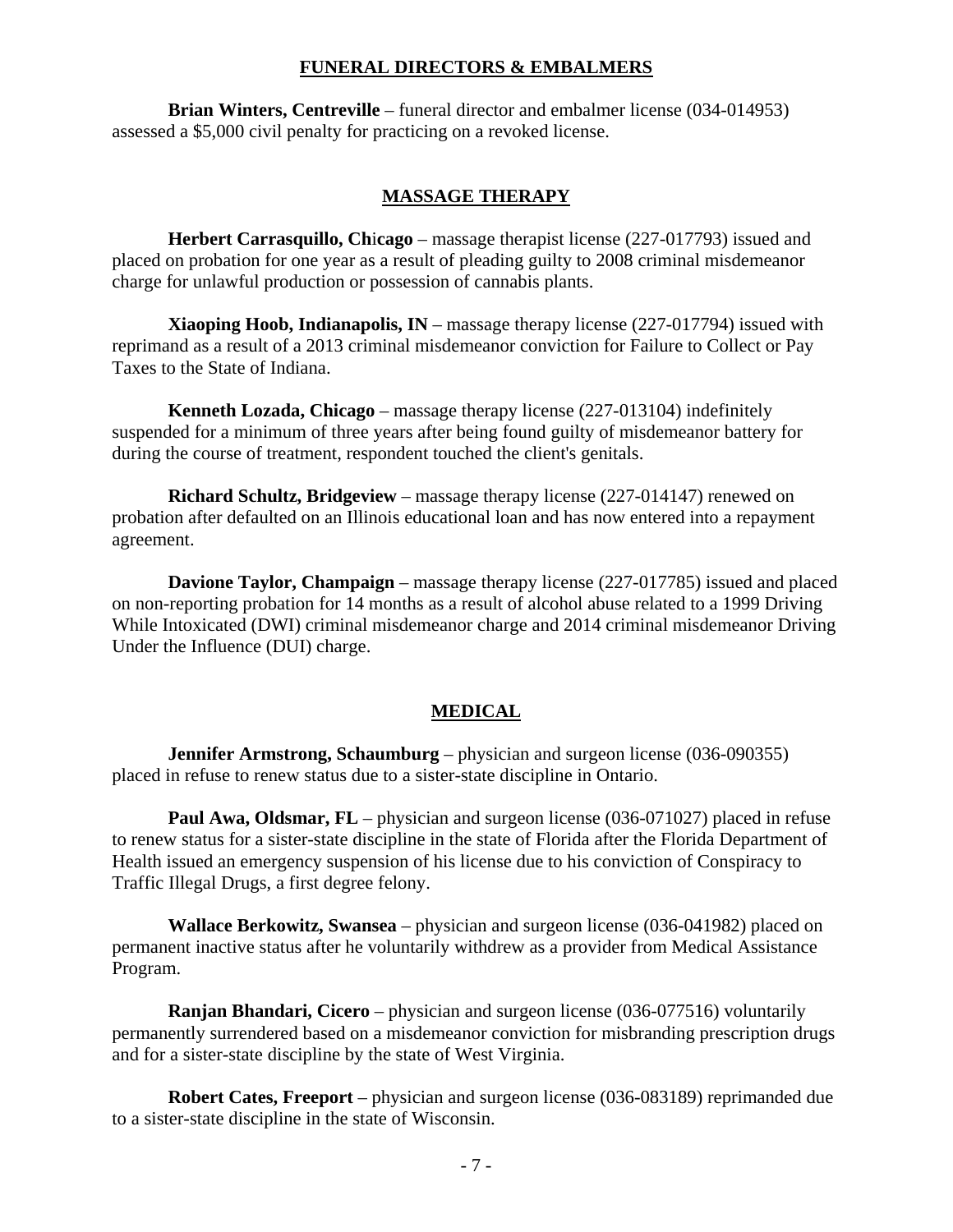**Joongsik Cho, Morris** – physician and surgeon license (036-050547) reprimanded after she entered into Integrity Agreement with the Illinois Department of Healthcare and Family Services.

**Sara Christie, La Porte, IN** – physician and surgeon license (036-124886) placed on indefinite probation with practice restrictions for a minimum of two years because a hospital restricted her clinical privileges with regard to performing high risk deliveries and her training was limited with regard to the delivery of babies.

**Wallace Donaldson, Zillah, WA** – physician and surgeon license (036-038347) placed in refuse to renew status due to a sister-state discipline by the state of Washington.

**Cynthia Fleming, Reno, NV** – physician and surgeon license (036-128799) reprimanded due to a sister-state discipline in the state of Idaho.

**Robert Isaacs, Wilmette** – physician and surgeon license (036-035961) reprimanded and required to take remedial CME's after he voluntarily withdrew as a provider from Medical Assistance Program.

**Kenneth Kellner, Stevens Point, WI** – physician and surgeon license (036-075969) placed in refuse to renew status due to a sister-state discipline by the state of Wisconsin.

**Edwin Kollinger, Fort Lauderdale, FL** – physician and surgeon license (036-067361) placed on indefinite probation due to a sister-state discipline by the state of Florida.

**Vasantha Kumaraiah, Tinley Park** – physician and surgeon license (036-048395) reprimanded, required to take remedial CME's and fined \$1,000 for purchasing non-FDA approved products for his practice.

**Linda Mishlove, Milwaukee, WI** – physician and surgeon license (036-093086) placed in refuse to renew status due to a sister-state discipline in the state of Wisconsin.

**Patricia Mohr, Chicago** – physician and surgeon license (036-041785) placed in refuse to renew status due to a sister-state discipline by the state of Tennessee.

**Theodore Okechuku, Farmington Hills, MI** – physician and surgeon license (036- 08700) placed in refuse to renew status due to a sister-state discipline by the state of Michigan.

**Linda Palumbo, Chicago** – physician and surgeon license (036-090435) reprimanded based on her failure to renew her DEA Registration for approximately 17 days.

**Charles Parrish, Buffalo Grove** – physician and surgeon license (036-067693) reprimanded after he entered into an Integrity Agreement with the Illinois Department of Healthcare and Family Services.

**Robert Penn, Woodridge** – physician and surgeon license (036-080992) placed in refuse to renew status due to a sister-state disciplinary action in the state of Idaho.

**Clifford Poppens, Chicago** – physician and surgeon license (036-053586) placed in refuse to renew status due to a sister-state discipline by the state of Kentucky.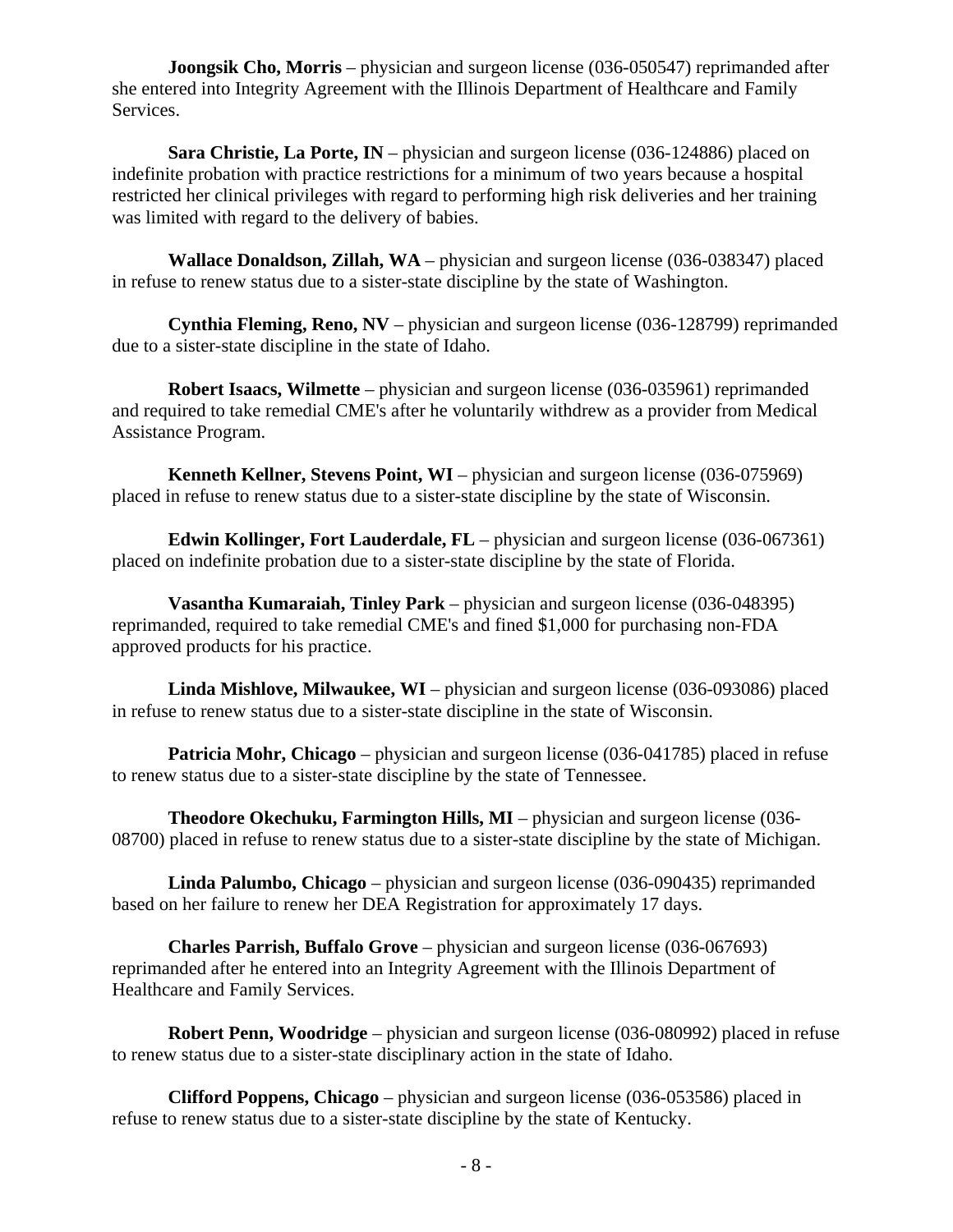**Robert Wilt, Goreville** – physician and surgeon license (036-072277) reprimanded, required to take remedial CME's and fined \$3,000 after he voluntarily withdrew as a provider from Medical Assistance Program.

**Ronald Yeh, Miami, FL** – physician and surgeon license (036-108402) reprimanded due to a sister-state discipline by the state of Florida.

**Teresa Palmer, Bettendorf, IA** – physician assistant license (085-003666) reprimanded after she improperly obtained her recertification from the National Commission on Certification of Physician Assistants (NCCPA), the NCCPA therefore imposed a discipline on her certification and the Iowa Board of Physician Assistants imposed a discipline on her Iowa Physician Assistant License based upon the NCCPA action.

#### **NURSING**

**Tracy Chandler, Gansevoort, NY** – registered nurse license (041-367276) placed in refuse to renew status due to sister-states disciplines in the states of Arizona, Colorado, Idaho, Massachusetts, Mississippi, Nebraska, Texas, Washington and Virginia and failure to report the disciplines.

**Christine Cleveland, Roscoe** – registered nurse license (041-337530) automatically, indefinitely suspended for a minimum of 12 months for failing to comply with the terms of probation established by consent order.

**Claire Dassy, Algonquin** – registered nurse license (041-185872) placed in refuse to renew status for having diverted controlled substances from her employer.

**Juan Hernandez, Chicago** – registered nurse license (041-382980) automatically, indefinitely suspended for a minimum of 12 months for a violation of probation.

**Angela Hood, Buffalo** – registered nurse license (041-390127) restored to probation.

**Kiley Kabbes, Champaign** – registered nurse license (041-349088) placed on indefinite probation for a minimum of two years for drug diversion.

**Marylin Maravilla, Chicago** – registered nurse license (041-355610) reprimanded and fined \$1,000 for having pled guilty to Conspiracy to Commit Offense or to Defraud the United States, a felony, before the United States District Court and having been sentenced to a five year probation.

**Megan Moreland, Buda** – registered nurse license (041-380173) automatically, indefinitely suspended for a minimum of 12 months for a violation of probation.

**Nicole Myers, Peru** – registered nurse license (041-350413) indefinitely suspended for a minimum of one year for having diverted controlled substances and testing positive for a controlled substance at a facility in the state of Illinois; failing to report a termination; and having worked during a period that her license was suspended at an additional facility in the state of Illinois.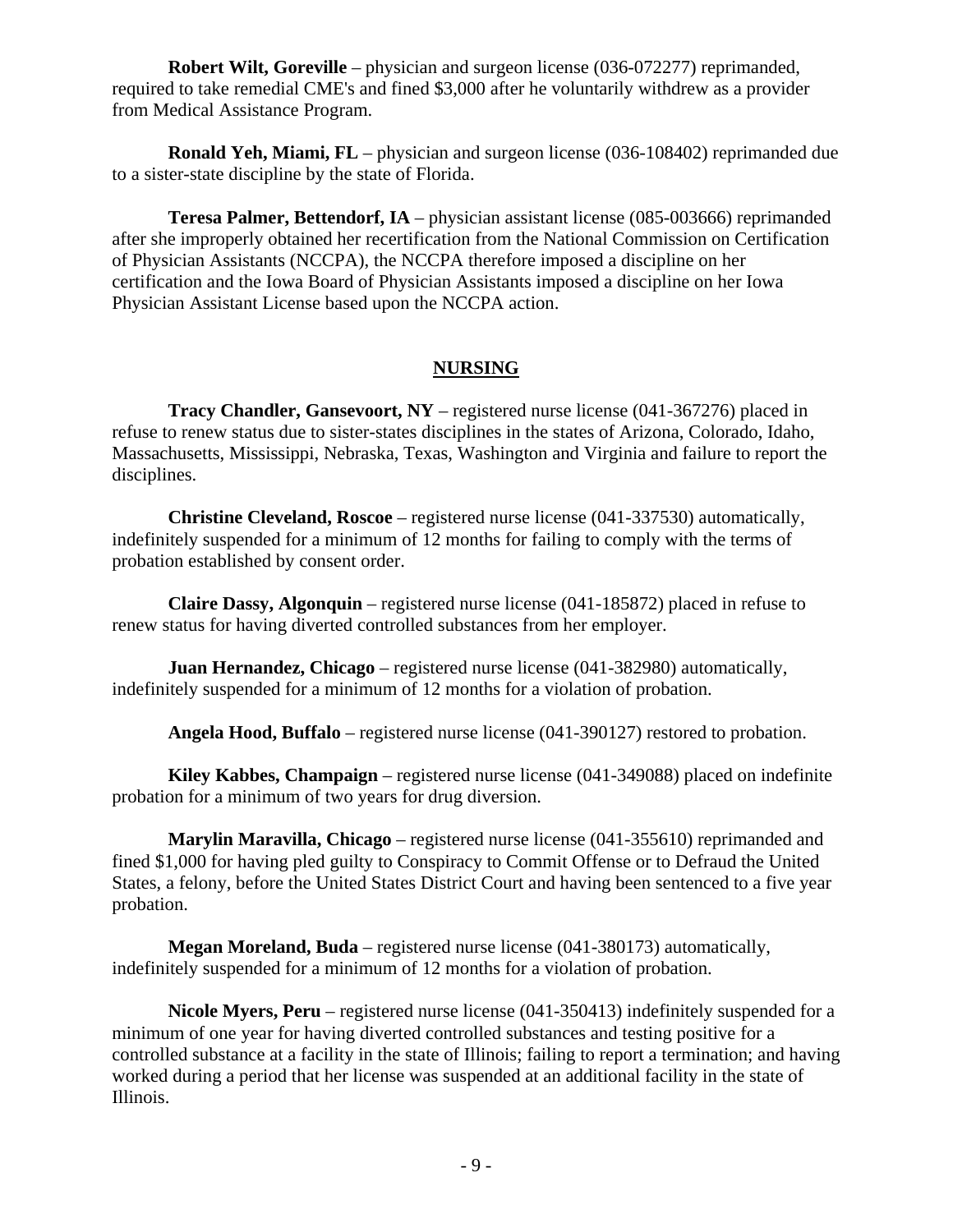**Michele Page, Chicago** – registered nurse license (041-271417) restored to indefinite probation with work restrictions for a minimum of two years, effective upon payment of fees and filing of forms.

**Erin Patti, Coloma, MI** – registered nurse license (041-330973) indefinitely suspended for a 30 day minimum after being disciplined in the states of Florida and Michigan.

**Stacey Puntney, Olney** – registered nurse license (041-380679) indefinitely suspended for a minimum of one month for failure to prepare proper patient records for a home-health patient (while on assignment for an agency) and failure to report having been terminated from the agency.

**Nancy Rounds, Newnan, GA** – registered nurse license (041-194115) reprimanded and must complete coursework for failure to follow standard protocol, including proper charting, for a ventilator home-health patient in Illinois.

**Keli Ryther, Wheaton** – registered nurse license (041-411067) placed in refuse to renew status due to having diverted controlled substances.

**Mark Scanlon, Hickory Hills** – registered nurse license (041-339937) temporarily suspended after he was charged with Indecent Solicitation of a Child - the licensee is presumed innocent until proven guilty of the charges.

**Teri Schrader, Harwood Heights** – registered nurse license (041-228690) placed in refuse to renew status for having been terminated by her employer for submitting a forged CPR card and for failing to report said action to the Department.

**James Shafer, Louisville, KY** – registered nurse license (041-303897) placed in refuse to renew status due to being disciplined in the states of Missouri and Maryland.

**Jerrod Webb, Chatham** – registered nurse license (041-388074) placed in refuse to renew status for having been convicted for a DUI.

**Richard Adekanbi, Country Club Hills** – licensed practical nurse license (043-102572) suspended for being more than 30 days delinquent in the payment of child support.

**Shelley Allen, Rock Falls** – licensed practical nurse license (043-083233) restored to indefinite probation for a minimum of three years, effective upon payment of fees and filing of forms.

**Saul Banda, Urbana** – licensed practical nurse license (043-110769) placed in refuse to renew status for having had a recent criminal conviction.

**Carrie Benge, Bushnell** – licensed practical nurse license (043-111913) placed in refuse to renew status for having been convicted of driving on a suspended/revoked driver's license.

**Heather Brown, Effingham** – licensed practical nurse license (043-104242) placed in refuse to renew status for having been terminated for diverting controlled substances from her employer.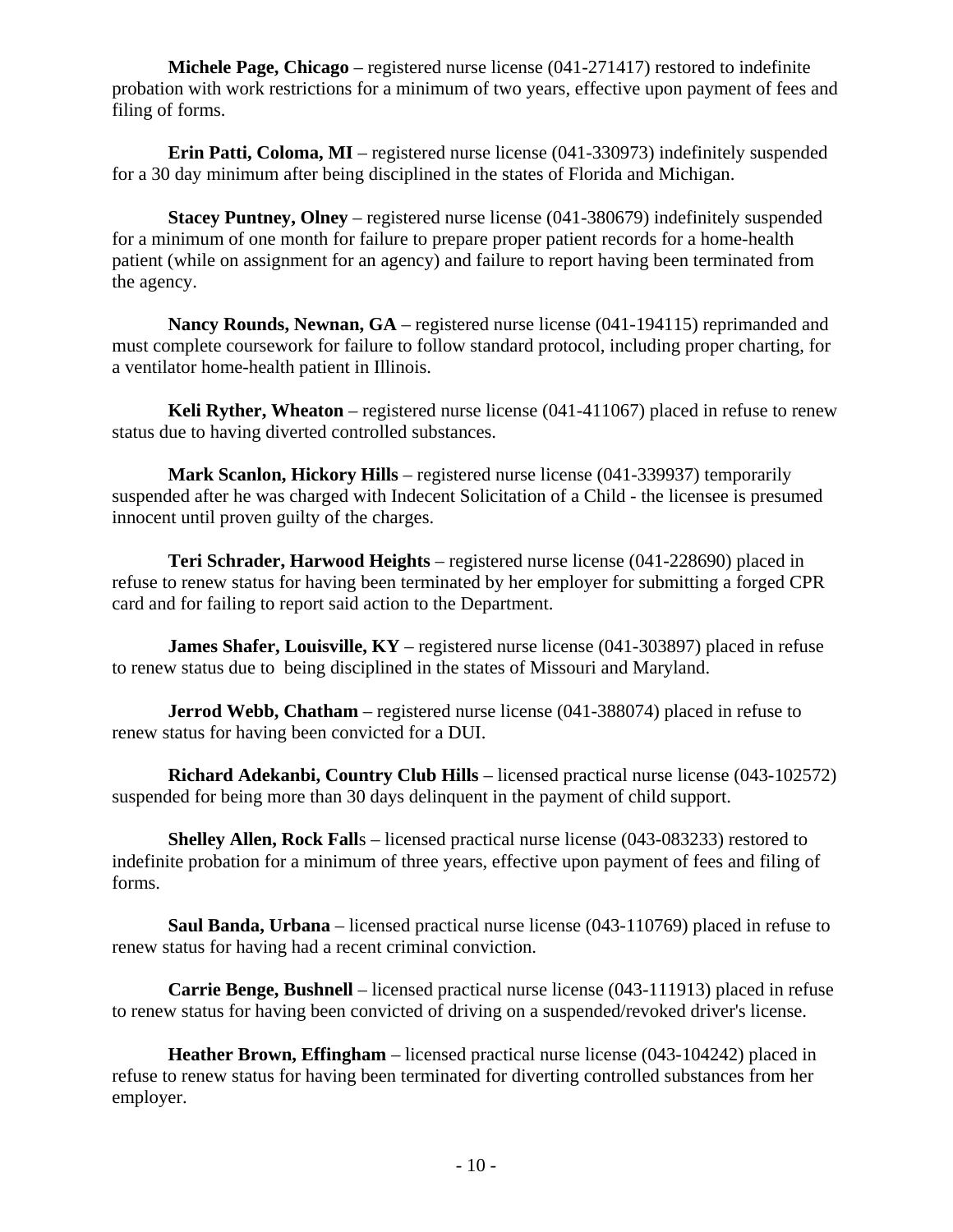**Ruth Clermont, Evanston** – licensed practical nurse license (043-085984) placed in refuse to renew status due to providing false documentation for employment.

**Michele Corner, Springfield** – licensed practical nurse license (043-108692) suspended for 10 days for working on an expired nursing license.

**Claralyn Denton, Saint Elmo** – licensed practical nurse license (043-110304) placed on indefinite probation with work restrictions for a minimum of two years due to plea of guilty to a charge of unlawful possession of a controlled substance.

**Jimmy Frie, Marion** – licensed practical nurse license (043-111588) placed on indefinite probation for a minimum of one year for continuing to give a patient medication after the physician order expired.

**Kenneth Fritcher, Altamont** – licensed practical nurse license (043-102907) placed in refuse to renew status for having a criminal conviction.

**Kristel Goleash, Springfield** – licensed practical nurse license (043-087579) placed in refuse to renew status for having been terminated for falsifying home care documents.

**Tari Harson, Sheldon, WI** – licensed practical nurse license (043-102569) indefinitely suspended for a minimum of six months for having plead guilty to, and having been found guilty of, Driving Under the Influence of Alcohol in 2014, Driving Under the Influence of Alcohol in 2013, Possession of Cannabis in 2013 (all Class A Misdemeanors).

**Cheri Herring, Peoria** – licensed practical nurse license (043-116122) placed in refuse to renew status for having a criminal conviction.

**Donald Hydrick, Rockford** – licensed practical nurse license (043-108490) placed in refuse to renew status for having a criminal conviction.

**Anthony Manuel, Lincoln** – licensed practical nurse license (043-073867) restored to indefinite probation for a minimum of three years and effective upon successful passage of NCLEX, payment of fees and filing of forms.

**Judy Meador, Hampshire** – licensed practical nurse license (043-027855) placed in refuse to renew status for having been convicted for the diversion of controlled substances. **Ashley Murray, Creve Coeur** – licensed practical nurse license (043-111278) placed in

refuse to renew status for having been terminated for sleeping while on duty.

**April Neal, Pana** – licensed practical nurse license (043-112187) placed in refuse to renew status for having pleaded guilty to Aggravated Methadone Manufacturing.

**Brandi Rice, Willisville** – licensed practical nurse license (043-117117) placed in refuse to renew status for having been terminated for the diversion of controlled substances.

**Nicole Rolfes, Collinsville** – licensed practical nurse license (043-079510) placed on indefinite probation for a minimum of three years for self-prescribing a controlled substance that had not been ordered by a physician.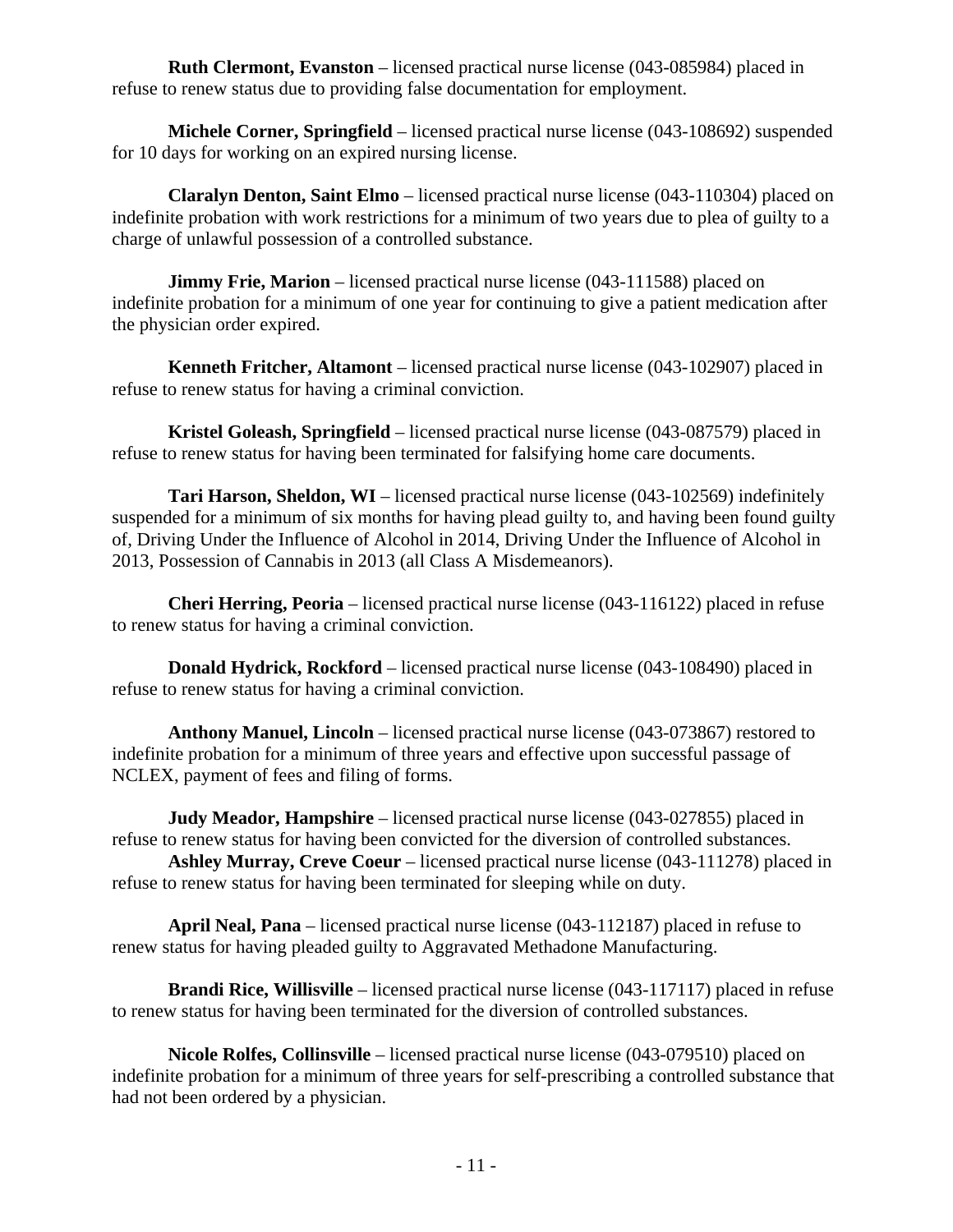**Mary Thomas, Belleville** – licensed practical nurse license (043-109102) placed in refuse to renew status for having multiple arrests for theft.

**Camron Willis, Eldorado** – licensed practical nurse license (043-090568) placed on indefinite probation with work restrictions for a minimum of two years for drug diversion.

**Patricia Beattie, Fulton, NY** – (unlicensed) ordered to cease and desist the unlicensed practice as a registered nurse.

### **PHARMACY**

**Jessica Degand, Plano** – pharmacy technician license (049-195232) revoked for having violated her pharmacy employer's drug and alcohol free work policy.

**Elizabeth Hillis, Dwight** – pharmacy technician license (049-198829) revoked after she was terminated from employment for diverting narcotics.

**Anthony Senese, Chicago** – pharmacy technician license (049-186224) temporarily suspended after he was terminated for diversion and was charged with and plead guilty to felony identity theft.

**Tyler Shepke, Tremont** – pharmacy technician license (049-175782) automatically, indefinitely suspended for a minimum of 12 months for a violation of a Care, Counseling and Treatment Agreement.

**Brian Oca, Downers Grove** – pharmacist license (051-294708) placed on indefinite probation for a minimum of 18 months for unprofessional conduct.

**Healthmart Pharmacy, Wheeling** – pharmacy license (054-013667) placed on probation for 24 months and fined \$28,000 owed jointly and severally with the owners; Serafine Rappaport, Anna Perkas & Ludmila Epshteyn, and controlled substance license (320-006329) placed on probation for 24 months for multiple violations including: aiding and abetting the unlicensed practice of a pharmacy technician, computer system did not keep current with schedule changes or a CS drug, unlabeled prescriptions were found in active stock, and failure to follow DEA record keeping requirements.

#### **REAL ESTATE**

**Mark Hopkins, South Holland** – real estate managing broker license (471-015591) placed in refuse to renew status for being more than 30 days delinquent in the payment of child support.

**Vytas Jurjonas, Chicago** – real estate managing broker license (471-017952) revoked for violating the terms of a consent order.

**Richard Ostergren, Oak Lawn** – real estate managing broker license (471-006007) placed on probation for 12 months and fined \$1,000 for errors and omissions in the escrow and business records in his control.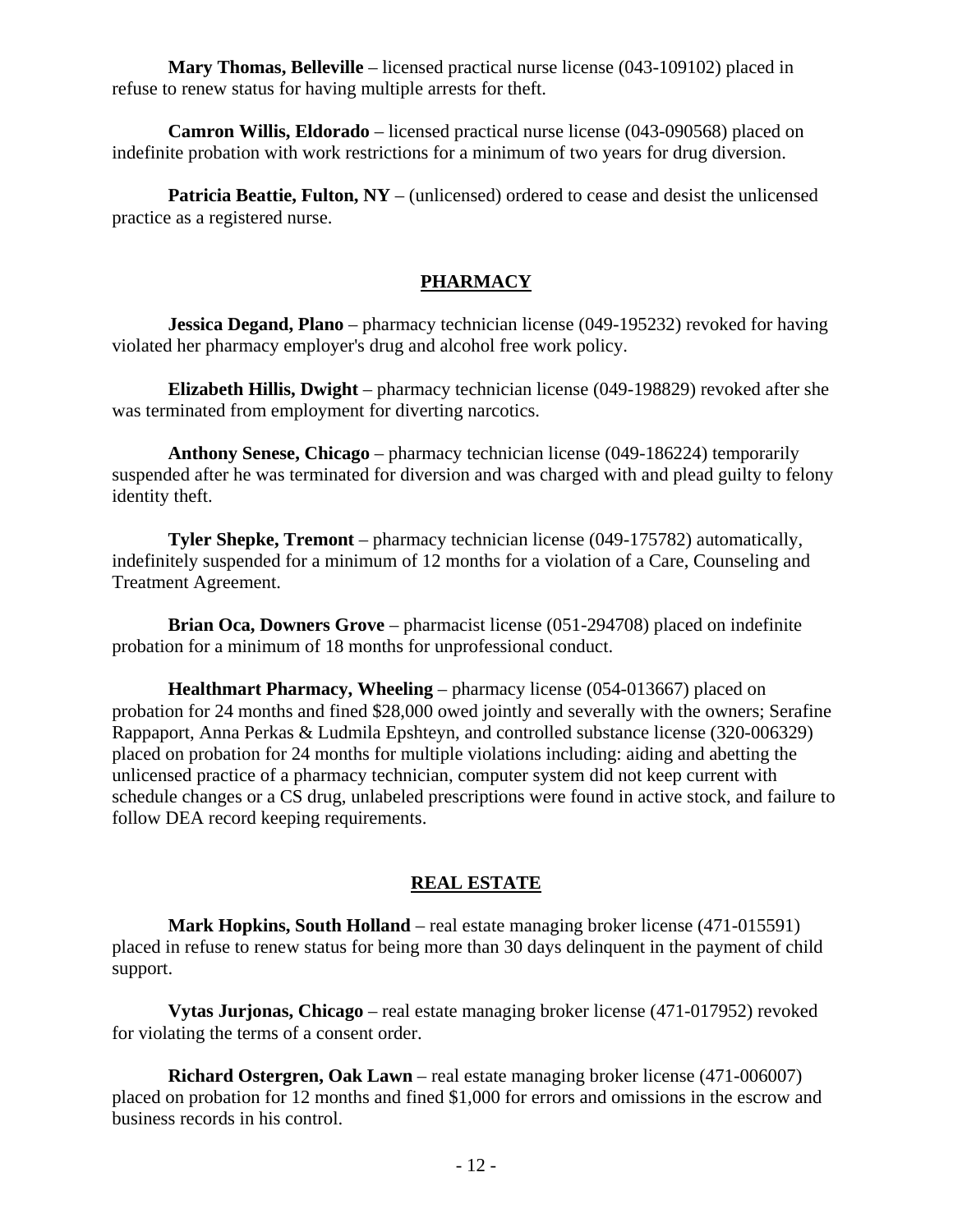**Frederick Shewan, Bolingbrook** – real estate managing broker license (471-014354) placed in refuse to renew status for being more than 30 days delinquent in the payment of child support.

**Adam Spurlock, Glen Ellyn** – real estate managing broker license (471-016802) placed in refuse to renew status for being more than 30 days delinquent in the payment of child support.

**Virginia Alsagladi, Chicago** – real estate leasing agent license (473-014343) issued and placed on probation for one year due to the prior discipline of her license as a Mortgage Loan Originator.

**Owen Duffy, Oak Lawn** – real estate broker license (475-125711) reprimanded and fined \$2,500 for failure to complete the 30 hour post-license education requirement prior to the first renewal.

**Tracy Gola, Chicago** – real estate broker license (475-152381) revoked and fined \$2,500 for engaging in misrepresentation and submitting false and fraudulent documents in connection with rental transactions.

**Marcel Murrell, Naperville** – real estate broker license (475-111252) revoked pursuant to the judgment paid out of the Real Estate Recovery Fund on behalf of the licensee.

**Julie Newman, Chicago** – real estate broker license (475-152386) revoked for violating the terms of a consent order.

**Nancy Sliwa, Elmhurst** – real estate broker license (475-121736) reprimanded and fined \$1,500 for entering into several listing agreement modifications without the written authorization of one of the property owners; omitting other required information, such as a termination date for the agreement and a listing price; marketing the property with no valid listing agreement; and submitting a Mutual Cancelation Agreement to her sponsoring broker which was signed by only one of her seller clients.

**David Steiner, Rockford** – real estate broker license (475-144043) fined \$500 for his violations of Illinois license law.

**Tracy Tran, Carol Stream** – real estate broker license (475-134943) placed on indefinite probation for a minimum of two years for failing to obtain a written listing agreement and a written dual agency agreement in a real estate transaction.

#### **ROOFING CONTRACTORS**

**Lucas Blankenship, Springfield** – roofing contractor license (104-015702) suspended for 180 days and fined \$2,500 and qualifying party designation (105-005010) suspended for 180 days based on the failure to provide information to the Department and aiding assisting unlicensed practice.

**CertaSeal Construction Corp., Sesser** – roofing contractor license (104-016589) reprimanded and fined \$2,500 for aiding and assisting unlicensed roofing contracting practice.